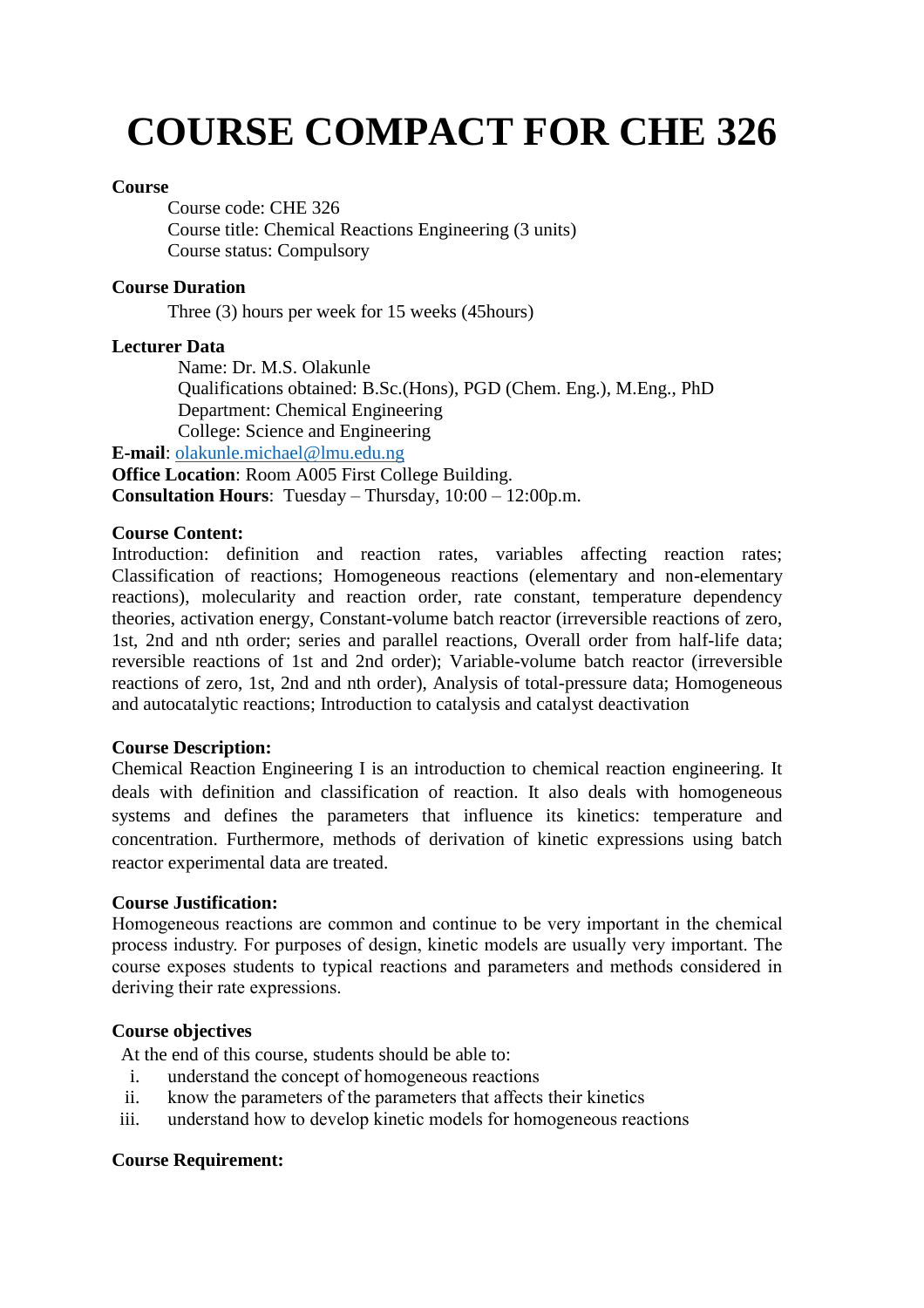| Grading                  | Score $(\%)$ |
|--------------------------|--------------|
| Test                     | 20.          |
| Assignment               | 10           |
| <b>Final Examination</b> | 70           |
| <b>Total</b>             | 100          |

## **Method of Grading- An example below**

## **Course Delivery Strategies – Illustration below:**

Lecture and Collaboration method complimented with tutorials will be adopted. In the tutorials, practice questions will be treated by the students guided by the course instructor. Students may sometimes be grouped for the tutorial classes and group assignment will also be given to students.

| Week           | Topic                                                                                                | Objectives                                                                                                                                                                                                                                                                                                                                                         | Description                                                                                                                                                                                                                                                                                                                                             |
|----------------|------------------------------------------------------------------------------------------------------|--------------------------------------------------------------------------------------------------------------------------------------------------------------------------------------------------------------------------------------------------------------------------------------------------------------------------------------------------------------------|---------------------------------------------------------------------------------------------------------------------------------------------------------------------------------------------------------------------------------------------------------------------------------------------------------------------------------------------------------|
| $\mathbf{1}$   | Chemical Reaction<br>and Classification                                                              | At the end of this topic,<br>students should be able to:<br>$\bullet$ Define<br>the<br>of<br>rate<br>chemical reaction.<br>• Apply the mole balance<br>equations<br>to<br>$\mathbf{a}$<br>batch<br>reactor, CSTR, PFR, and<br>PBR.<br>• know what a chemical<br>reaction is<br>· Understand the basis for<br>the various ways in which<br>reactions are classified | First hour: General description<br>of chemical reactions and their<br>importance to the chemical<br>process industry.<br>Second hour: Types of chemical<br>reactions<br>Third Hour:<br>Study Question: List and discuss<br>the various ways in which<br>chemical reactions are classified                                                               |
| $\overline{2}$ | Rate of Reaction of<br>Homogeneous<br>Reaction                                                       | At the end of this topic,<br>students should be able to:<br>Understand what is meant<br>by reaction kinetics and the<br>parameters that affect the<br>kinetics of a homogeneous<br>reaction                                                                                                                                                                        | Reaction<br>First hour:<br>of<br>rate<br>from<br>various<br>species<br>stoichiometric equation<br>Second hour: Factors that affect<br>the rate of reaction<br>Third Hour:<br>Study Question: Calculation of<br>the rate of reaction of reactants<br>and<br>products<br>and<br>the<br>significance of the negative (-<br>ve) sign in the rate expression |
| $\overline{3}$ | Variables affecting<br>reaction<br>rates;<br>molecularity<br>and<br>reaction order, rate<br>constant | At the end of this topic,<br>students should be able to:<br>Understand the generalised<br>form of rate law                                                                                                                                                                                                                                                         | First hour: Elementary and non-<br>elementary reactions<br>Second hour: The rate law and<br>the significance of each term<br>Third hour:<br>Study<br>Question:<br>Class<br>assignment                                                                                                                                                                   |
| $\overline{4}$ | Variable<br>affecting $ $<br>reaction<br>rate:                                                       | At the end of this topic,<br>students should be able to:                                                                                                                                                                                                                                                                                                           | First hour: The Arrhenius theory<br>Second hour:<br>Solution<br>for                                                                                                                                                                                                                                                                                     |

## **LECTURE CONTENT**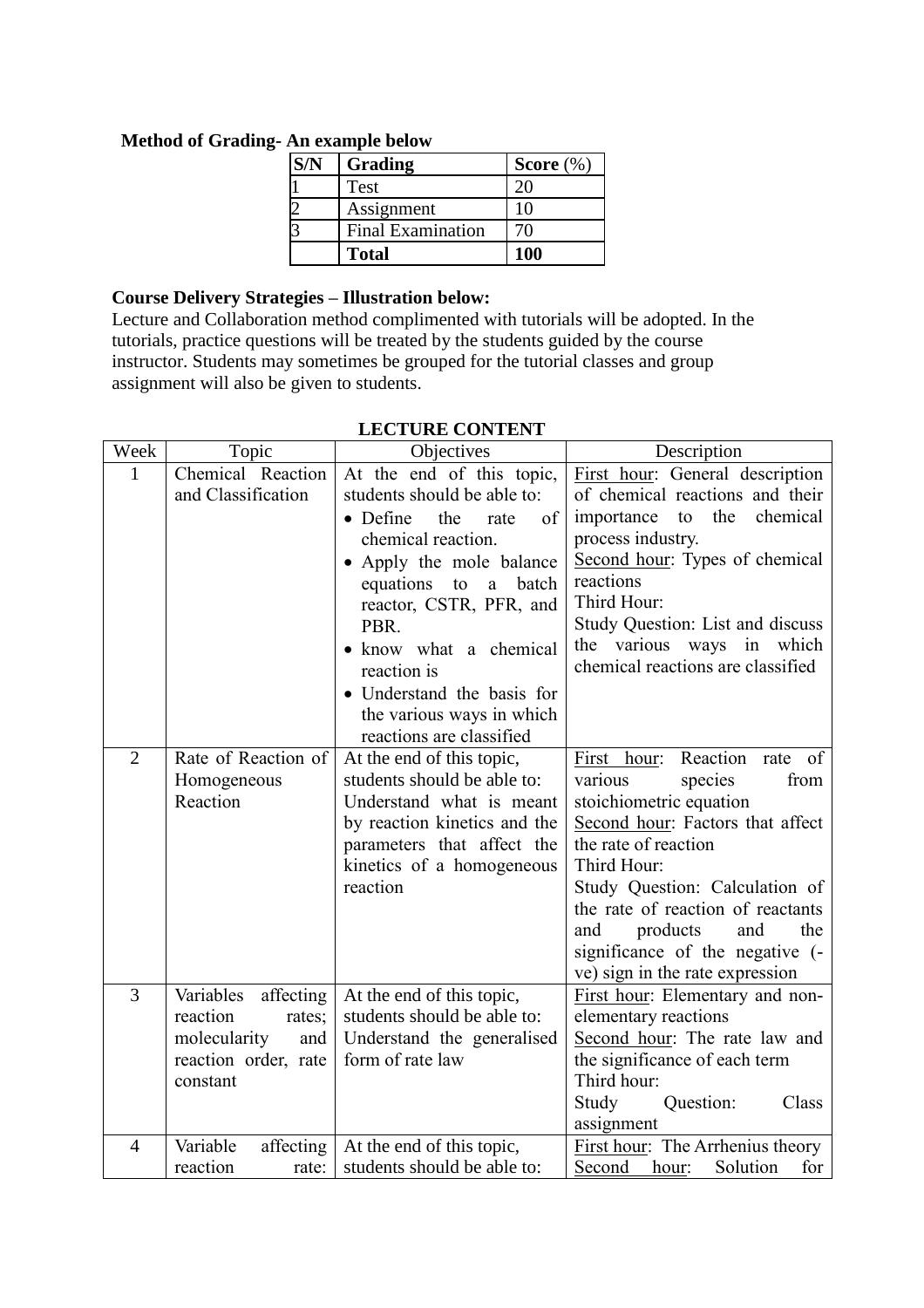|        | temperature          | Understand the temperature                                                   | frequency factor and activation              |
|--------|----------------------|------------------------------------------------------------------------------|----------------------------------------------|
|        | dependency           | dependent term<br>and the                                                    | energy for typical problems                  |
|        | theories, activation | Arrhenius theory                                                             | Third Hour:                                  |
|        | energy               |                                                                              | <b>Study Question:</b>                       |
| 5      | Constant-volume      | At the end of this topic,                                                    | First hour: Integral method of               |
|        | batch<br>reactor:    | students should be able to:                                                  | analysis                                     |
|        | irreversible         | kinetic<br>Develop<br>the                                                    | Second hour: Derivation<br>of                |
|        | reactions            | expression for irreversible                                                  | kinetic parameters                           |
|        |                      | reactions using the integral                                                 | Third hour:                                  |
|        |                      | method of analysis                                                           | Study Question: Find the kinetic             |
|        |                      |                                                                              | parameters for a zero order                  |
|        |                      |                                                                              | reaction, parallel reaction, series          |
|        |                      |                                                                              | reaction                                     |
| 6      | Constant-volume      | At the end of this topic,                                                    | First hour: Derivation of kinetic            |
|        | batch<br>reactor:    | students should be able to:                                                  | parameter                                    |
|        | irreversible         | kinetic<br>Develop<br>the                                                    | Second hour: Derivation<br>of                |
|        | reactions            | expression for irreversible                                                  | kinetic parameter                            |
|        | continued            | reactions using the integral                                                 | Third Hour:                                  |
|        |                      |                                                                              |                                              |
| $\tau$ |                      | method of analysis                                                           | <b>Study Question:</b>                       |
| 8      |                      | Revision on topics covered so far<br>Mid-Semester Continuous Assessment/Test |                                              |
| 9      |                      |                                                                              | First hour: 1 <sup>st</sup> order reversible |
|        | Constant-volume      | At the end of this topic,                                                    |                                              |
|        | batch<br>reactor:    | students should be able to:                                                  | reactions                                    |
|        | reversible reactions | Understand the use of the                                                    | Second hour: $2nd$ order reversible          |
|        |                      | integral method of analysis                                                  | reactions                                    |
|        |                      | kinetic<br>generating<br>in                                                  | Third hour:                                  |
|        |                      | parameters for reversible                                                    | Study Question: Development of               |
|        |                      | reactions                                                                    | kinetic parameters for typical               |
|        |                      |                                                                              | reactions                                    |
| 10     | Constant-volume      | At the end of this topic,                                                    | First hour: Differential method              |
|        | batch<br>reactor:    | students should be able to:                                                  | of analysis: zero and 1 <sup>st</sup> order  |
|        | differential method  | understand how to                                                            | reactions                                    |
|        | of analysis          | determine the values of                                                      | Second hour: $2nd$ and nth order             |
|        |                      | kinetic parameters for                                                       | reactions                                    |
|        |                      | irreversible reactions using                                                 | Study<br>Question:<br>Determine              |
|        |                      | the differential method of                                                   | kinetics<br>given<br>parameters              |
|        |                      | analysis                                                                     | experimental reactor data                    |
| 11     | Autocatalytic        | At the end of this topic,                                                    | First hour: Autocatalytic reaction           |
|        | reactions            | students should be able to:                                                  | rate description                             |
|        |                      | Explain what autocatalytic                                                   | Second hour: solving for kinetic             |
|        |                      | reactions are                                                                | parameters                                   |
|        |                      | Illustrate Method of analysis                                                | Third hour:                                  |
|        |                      | such reactions to<br>obtain                                                  | Study Question: show how the                 |
|        |                      | kinetic parameters                                                           | model to be tested is developed              |
| 12     | Variable Volume      | At the end of this topic,                                                    | significance<br>of<br>First<br>hour:         |
|        | Reactor              | students should be able to:                                                  | fractional volume change $(\square_A)$       |
|        |                      | Understand the significance                                                  | Second hour: theory of solving               |
|        |                      | of fractional volume change                                                  | for kinetic parameters                       |
|        |                      | on complete conversion                                                       | Third hour:                                  |
|        |                      | Differential<br>method<br>of                                                 | Study Question: show the effect              |